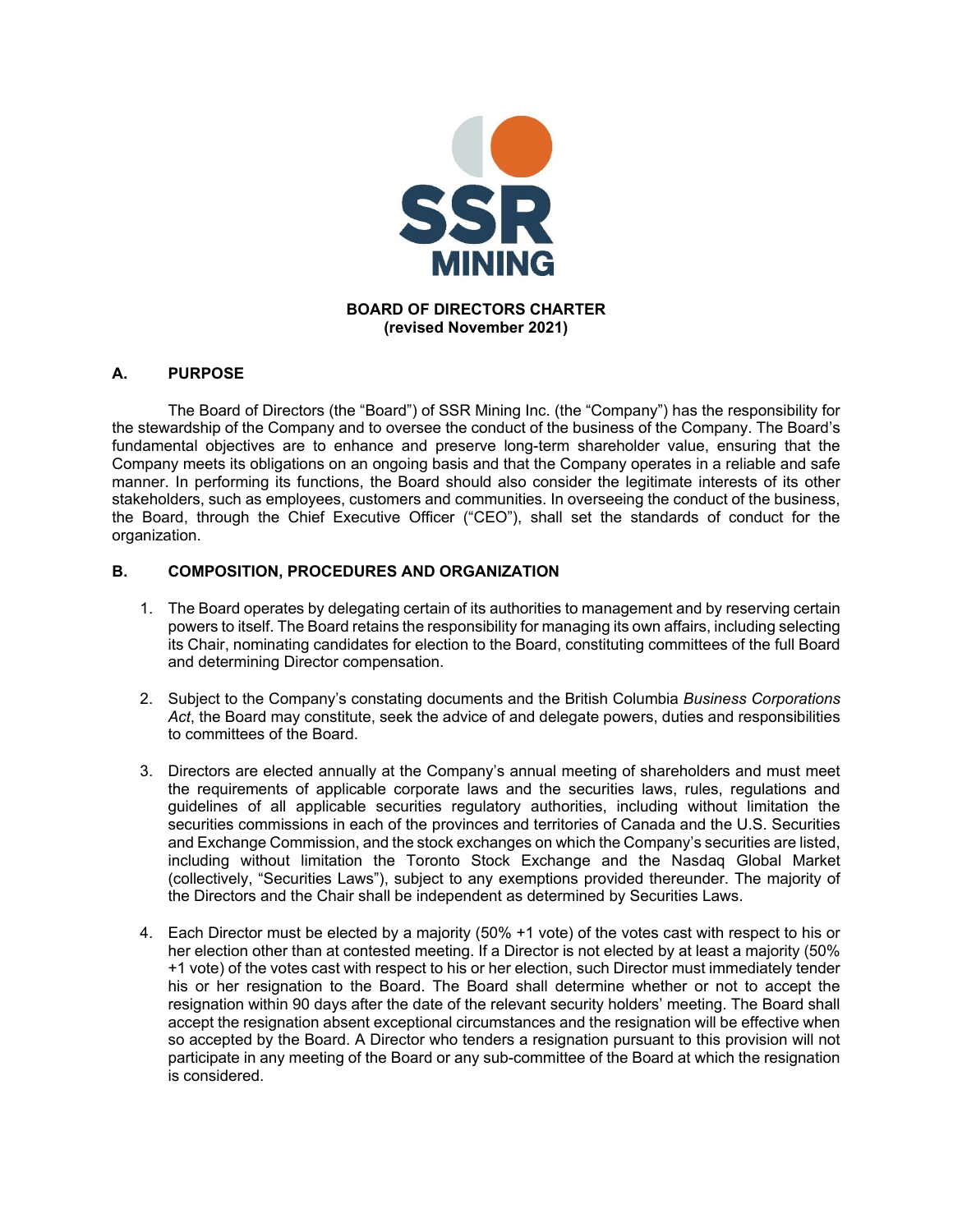- 5. The Board shall meet at least four times per year and may also hold additional meetings as considered necessary. The independent Directors shall meet, without members of management, at each regularly scheduled meeting.
- 6. In discharging its responsibilities, the Board shall have full access to all books, records, facilities and personnel of the Company, to the Company's legal counsel and to such other information respecting the Company as it considers necessary or advisable in order to perform its roles and responsibilities.

# **C. OUTSIDE CONSULTANTS OR ADVISORS**

At the Company's expense, the Board may retain, when it considers it necessary or desirable, outside consultants or advisors to advise the Board independently on any matter. The Board shall have the sole authority to retain and terminate any such consultants or advisors, including sole authority to approve a consultant's or advisor's fees and other retention terms.

## **D. ROLES AND RESPONSIBILITIES**

 The Board's principal roles and responsibilities fall into a number of categories, which are outlined below.

## **1. Legal Requirements**

- (a) The Board has the responsibility to ensure that legal requirements have been met and documents and records have been properly prepared, approved and maintained; and
- (b) The Board has the statutory responsibility to:
	- (i) supervise the management of the business and affairs of the Company;
	- (ii) act honestly and in good faith with a view to the best interests of the Company;
	- (iii) exercise the care, diligence and skill that reasonable, prudent people would exercise in comparable circumstances; and
	- (iv) act in accordance with its obligations contained in the British Columbia *Business Corporations Act* and the regulations thereto, the Company's constating documents, Securities Laws and other applicable laws and regulations (collectively, "Applicable Laws").

# **2. Independence**

The Board has the responsibility to ensure that appropriate structures and procedures are in place to permit the Board to function independently of management.

#### **3. Strategy Determination**

The Board has the responsibility to:

- (a) participate with management, in the development of, and ultimately approve, the Company's strategic plan, taking into account, among other things, the opportunities and risks of the Company's business;
- (b) approve annual capital and operating budgets that support the Company's ability to meet its strategic objectives;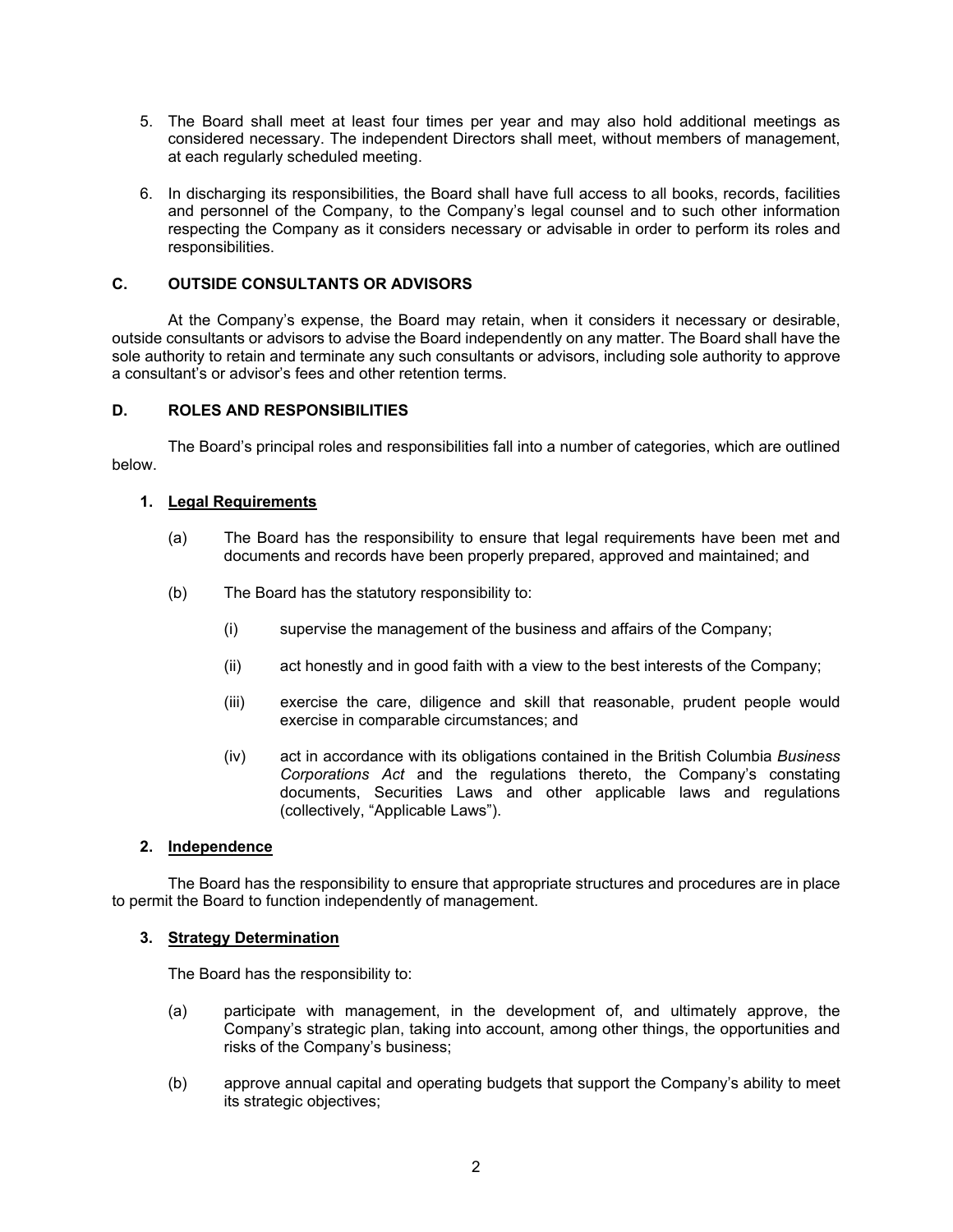- (c) approve the entering into, or withdrawing from, lines of business that are, or are likely to be, material to the Company;
- (d) approve financial and operating objectives used in determining compensation if they are different from the strategic, capital or operating plans referred to above;
- (e) approve material divestitures and acquisitions;
- (f) monitor the Company's progress towards its strategic objectives, and revise and alter its direction through management in light of changing circumstances;
- (g) conduct periodic reviews of human, technological and capital resources required to implement the Company's strategy and the regulatory, cultural or governmental constraints on the business; and
- (h) review, at every regularly scheduled Board meeting if feasible, recent developments that may affect the Company's strategy, and advise management on emerging trends and issues.

## **4. Financial and Corporate Issues**

The Board has the responsibility to:

- (a) take reasonable steps to ensure the integrity and effectiveness of the Company's internal controls and management information systems, including the evaluation and assessment of information provided by management and others (e.g., internal and external auditors) about the integrity and effectiveness of the Company's internal controls and management information systems;
- (b) review operating and financial performance relative to budgets and objectives;
- (c) approve the interim and annual financial statements and notes thereto, management's discussion & analysis of financial condition and results of operations, the annual information form and the management information circular;
- (d) approve the delegation of financial authority for budgeted and unbudgeted expenditures to the CEO;
- (e) upon recommendation by the Audit Committee and subject to confirmation by the shareholders of the Company at each annual meeting, appoint the external auditor for the Company and upon recommendation by the Audit Committee, to approve the auditor's fees for audit and interim review services; and
- (f) approve significant contracts, transactions, and other arrangements or commitments that may be expected to have a material impact on the Company.

## **5. Managing Risk**

The Board has the responsibility to:

- (a) understand the principal risks of the business in which the Company is engaged;
- (b) achieve a proper balance between risks incurred and the potential return to shareholders;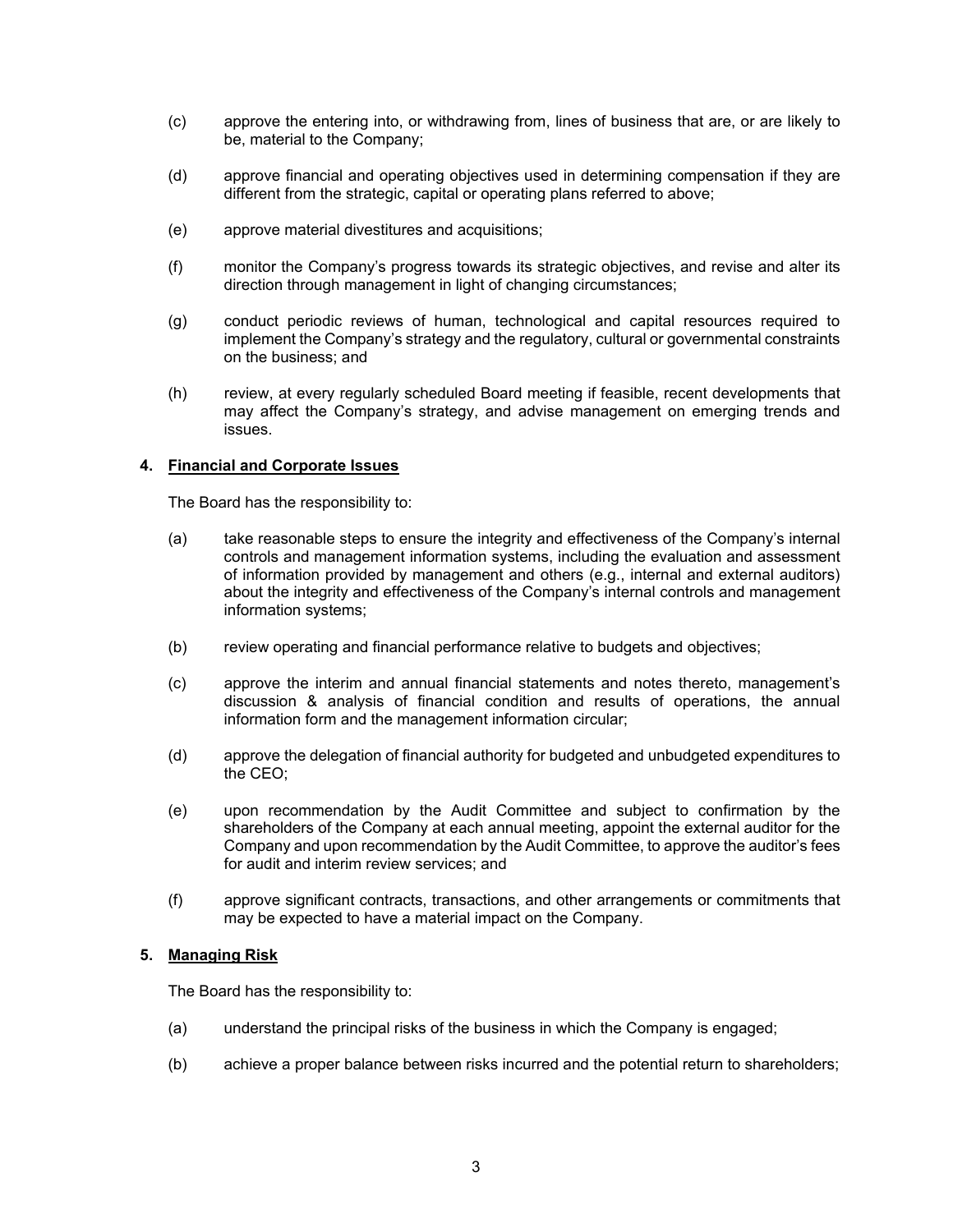- (c) ensure that there are systems in place which effectively monitor and manage those risks with a view to the long-term viability of the Company; and
- (d) be responsible for the Company risk management oversight and processes including:
	- (i) reviewing the Company's risk register and Enterprise Risk Management framework;
	- (ii) receiving reports from management and other Board committees, including without limitation the Audit Committee and the Environmental, Health, Safety and Sustainability Committee, on the identification, assessment and management of new material risks; and
	- (iii) reviewing major risk exposures and the guidelines and policies that management has put in place to govern the process of monitoring, controlling and reporting such exposures.

## **6. Appointment, Training and Monitoring Senior Management**

The Board has the responsibility to:

- (a) appoint the CEO, monitor and assess CEO performance against corporate and personal goals and objectives, determine compensation for the CEO, considering the recommendations of the Compensation and Leadership Development Committee, and provide advice and counsel in the execution of the CEO's duties;
- (b) approve certain decisions relating to senior officers, including:
	- (i) the appointment and discharge of senior officers;
	- (ii) compensation and benefits for senior officers;
	- (iii) acceptance by the CEO of any outside directorships on public companies or any significant public service commitments; and
	- (iv) employment, consulting, retirement and severance agreements, and other special arrangements proposed for senior officers;
- (c) ensure that adequate provision has been made to train and develop management and for the orderly succession of the CEO and the other senior officers; and
- (d) to the extent possible, satisfy itself as to the integrity of the CEO and other senior officers and satisfy itself that the CEO and other senior officers are creating a culture of integrity throughout the Company.

#### **7. Policies, Procedures and Compliance**

The Board has the responsibility to:

- (a) ensure that the Company operates at all times within Applicable Laws and to the highest ethical and moral standards;
- (b) approve and monitor compliance with significant policies and procedures by which the Company is operated;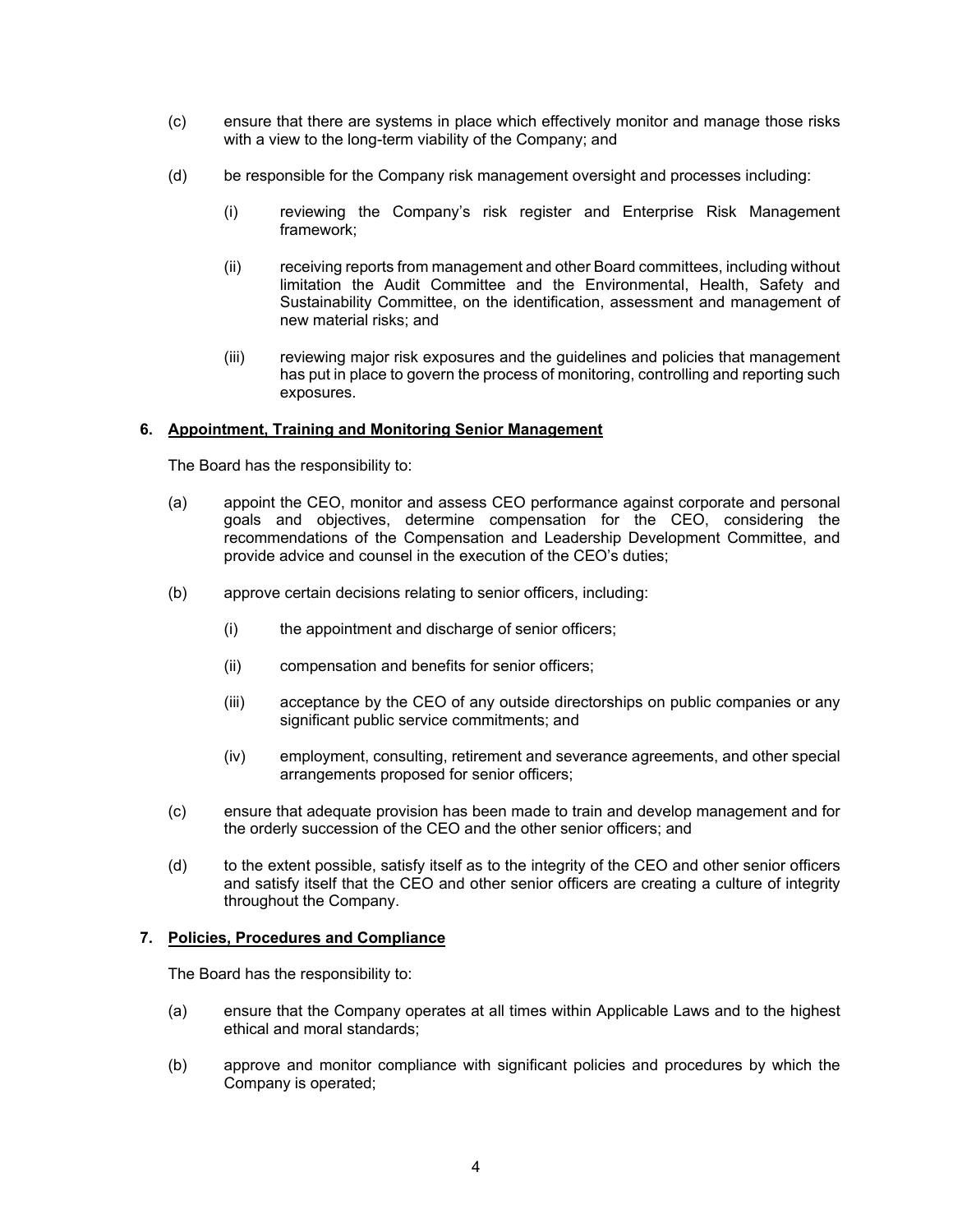- (c) ensure the Company sets high environmental and community relations standards in its operations and is in compliance with environmental laws and legislation;
- (d) ensure the Company has in place appropriate programs and policies for the health, safety and security of its employees in the workplace; and
- (e) review significant new corporate policies or material amendments to existing policies (including, for example, policies regarding business conduct, conflict of interest and the environment).

### **8. Governance**

The Board has the responsibility to:

- (a) appoint Board committees and delegate to those committees any appropriate powers of the Board;
- (b) review the size and composition required of the Board and approve nominations for candidates for election to the Board, with a view to ensuring that the Board is comprised of Directors with the necessary skills and experience to facilitate effective decision-making;
- (c) develop the Company's approach to corporate governance;
- (d) review annually the Corporate Governance and Nominating Committee's recommendation as to Director independence and make such independence determination; and
- (e) review annually its charter and its performance and the performance of the Board committees, the Chair of the Board and the Chair of the committees to ensure that the Board and the committees are operating effectively.

#### **9. Diversity and Sustainability**

The Board reaffirms the diversity objectives set forth in the Company's *Diversity Policy*, including its commitment to a merit-based system for Board composition within a diverse and inclusive culture which solicits multiple perspectives and views and is free of conscious or unconscious bias and discrimination. The Corporate Governance and Nominating Committee shall consider diversity from a broad perspective, including but not limited to diversity of skills, business experience, education, geography, age, gender, ability, ethnicity and aboriginal status, and length of service. The Board has responsibility for the oversight of the *Diversity Policy* and the Corporate Governance and Nominating Committee shall review such policy annually.

The Board will oversee the Company's efforts to uphold the Company's core values and to fulfill its environmental, social and governance responsibilities, including the Company's health and safety performance and objectives, and monitoring the associated risks and opportunities related thereto. The Board has delegated this the responsibility to review and report on these efforts to the Environmental, Health, Safety and Sustainability Committee.

#### **10. Reporting and Communication**

The Board has the responsibility to:

(a) adopt a communication or disclosure policy for the Company and ensure that the Company has in place effective communication processes with shareholders and other stakeholders (including measures to enable stakeholders to communicate with the independent Directors of the Board) and with financial, regulatory and other institutions and agencies;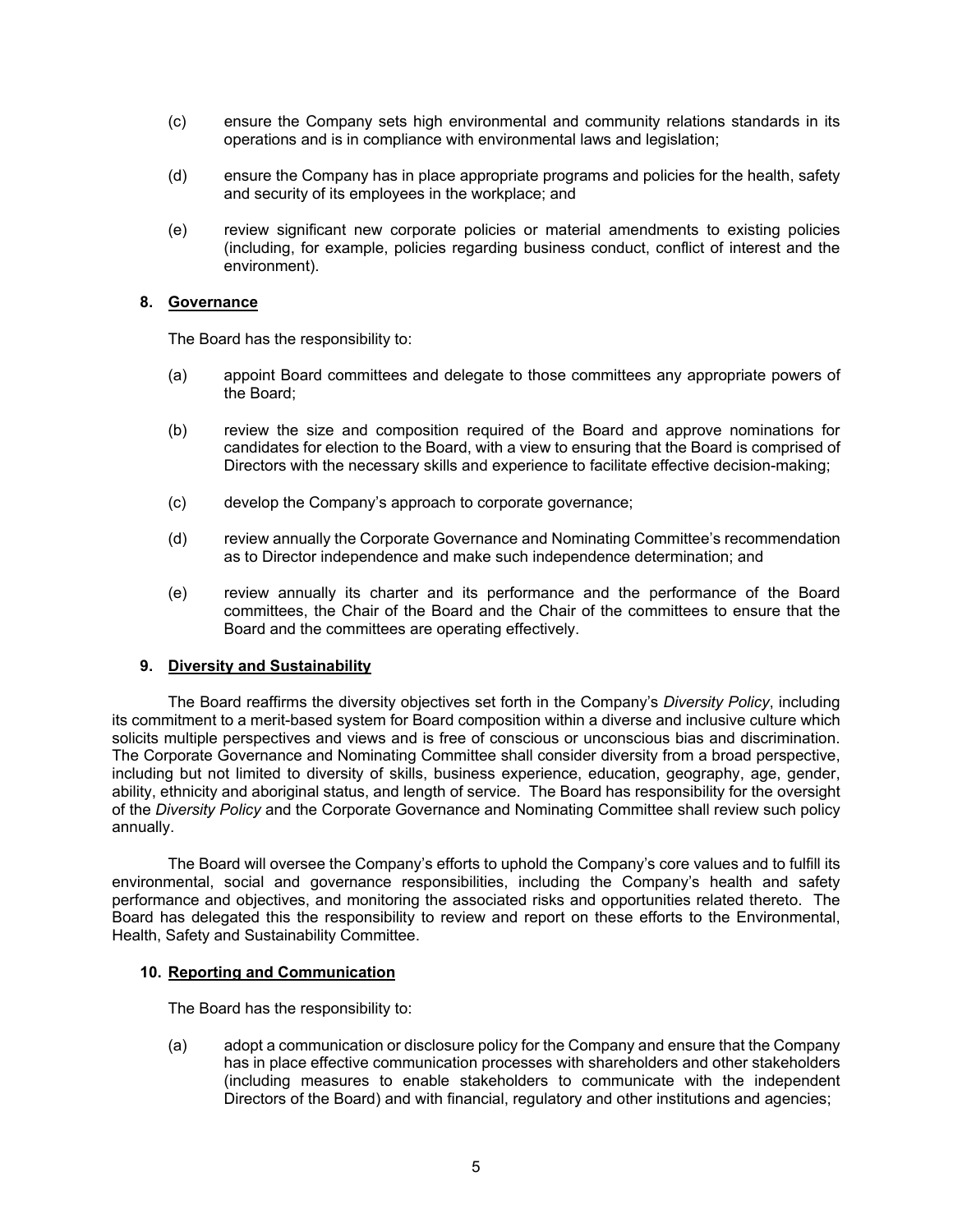- (b) ensure that the financial performance of the Company is accurately reported to shareholders, other security holders and regulators on a timely and regular basis in accordance with Applicable Laws;
- (c) ensure that the financial results are reported fairly and in accordance with generally accepted accounting principles and Applicable Laws;
- (d) ensure the timely reporting of any other developments that have a significant and material impact on the value of the Company;
- (e) approve the content of the Company's major communications to shareholders and the investing public, including the interim and annual financial statements and management's discussion and analysis, the management information circular (including the compensation, discussion and analysis and disclosure of corporate governance practices), the annual information form, any prospectuses that may be issued, and any significant information respecting the Company contained in any documents incorporated by reference in any such prospectuses; and
- (f) report to shareholders on its stewardship of the affairs of the Company for the preceding year.

## **E. INDIVIDUAL DIRECTORS**

Each Director: (a) shall act honestly and in good faith in the best interests of the Company and its shareholders; and (b) must exercise the degree of care, diligence and skill that a reasonably prudent person would exercise in comparable circumstances. In addition, each Director shall have the following responsibilities:

#### **1. Responsibilities of Corporate Stewardship**

Each Director has the responsibility to:

- (a) represent the best interests of the Company and its shareholders, assist in the maximization of shareholder value and work towards the long-term success of the Company;
- (b) advance the interests of the Company and the effectiveness of the Board by bringing his or her knowledge and experience to bear on the strategic and operational issues facing the Company;
- (c) provide constructive counsel to and oversight of management;
- (d) respect the confidentiality of information and matters pertaining to the Company;
- (e) maintain his or her independence, generally and as defined under Applicable Laws;
- (f) be available as a resource to the Board; and
- (g) fulfill the legal requirements and obligations of a director and develop a comprehensive understanding of the statutory and fiduciary roles of a director.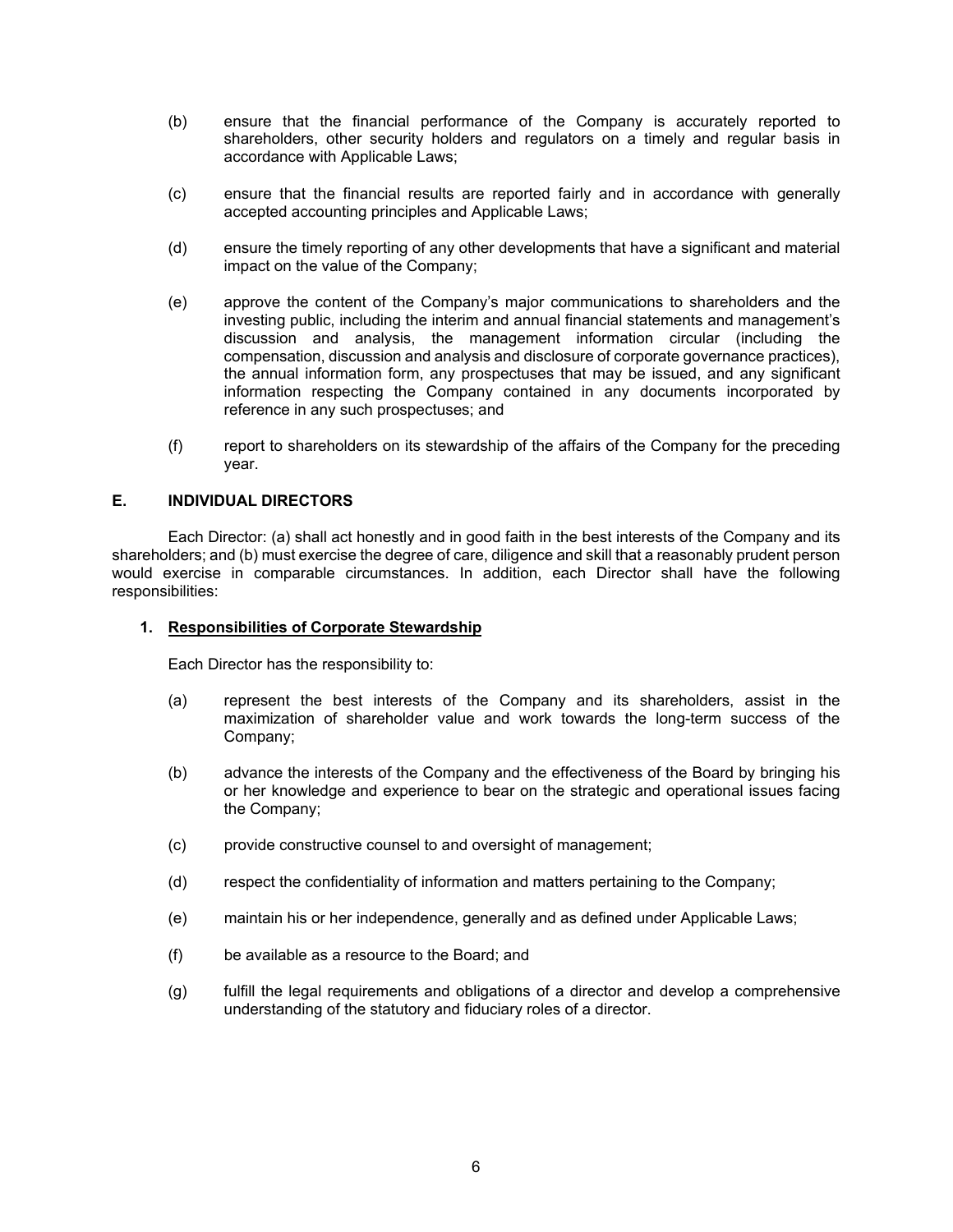## **2. Responsibilities of Integrity and Loyalty**

Each Director has the responsibility to:

- (a) comply with the Company's governance policies;
- (b) disclose to the Corporate Secretary, prior to the beginning of his or her service on the Board, and thereafter as they arise, all actual and potential conflicts of interest; and
- (c) disclose to the Chair of the Board, in advance of any Board vote or discussion, if the Board or a committee of the Board is deliberating on a matter that may affect the Director's interests or relationships outside the Company and abstain from discussion and/or voting on such matter as determined to be appropriate.

### **3. Responsibilities of Diligence**

Each Director has the responsibility to:

- (a) prepare for each Board and committee meeting by reading the reports, minutes and background materials provided for the meeting;
- (b) attend in person the annual meeting of the Company and attend all meetings of the Board and all meetings of the committees of the Board of which the Director is a member, in person or by telephone, video conference, or other communication facilities that permit all persons participating in the meeting to communicate with each other; and
- (c) as necessary and appropriate, communicate with the Chair and with the President and CEO between meetings, including to provide advance notice of the Director's intention to introduce significant and previously unknown information at a Board meeting.

#### **4. Responsibilities of Effective Communication**

Each Director has the responsibility to:

- (a) participate fully and frankly in the deliberations and discussions of the Board;
- (b) encourage free and open discussion of the Company's affairs by the Board;
- (c) establish an effective, independent and respected presence and a collegial relationship with other Directors;
- (d) focus inquiries on issues related to strategy, policy, and results;
- (e) respect the CEO's role as the chief spokesperson for the Company and participate in external communications only at the request of, with the approval of, and in coordination with, the Chair and the CEO;
- (f) communicate with the Chair and other Directors between meetings when appropriate;
- (g) maintain an inquisitive attitude and strive to raise questions in an appropriate manner and at proper times; and
- (h) think, speak and act in a reasoned, independent manner.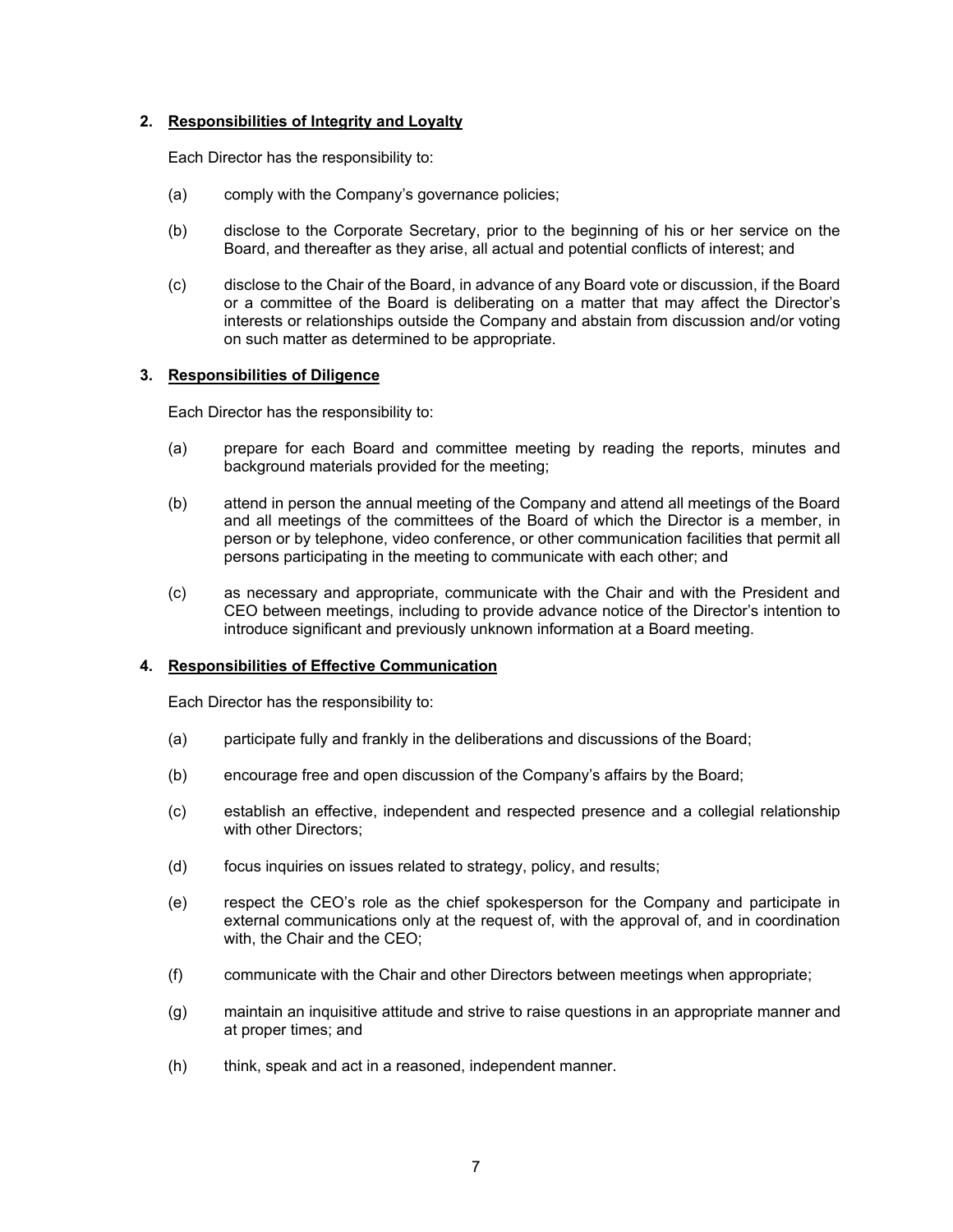## **5. Responsibilities of Committee Work**

Each Director has the responsibility to:

- (a) participate on committees and become knowledgeable about the purpose and goals of each committee; and
- (b) understand the process of committee work and the role of management and staff supporting the committee.

### **6. Responsibilities of Knowledge Acquisition**

Each Director has the responsibility to:

- (a) become generally knowledgeable about the Company's business and its industry;
- (b) participate in Director orientation and education programs developed by the Company or other relevant organizations from time to time;
- (c) maintain an understanding of the regulatory, legislative, business, social and political environments within which the Company operates;
- (d) become acquainted with the senior officers and key management personnel; and
- (e) gain and update his or her knowledge about how the Company's facilities are operated and any related health, safety, security, environmental, community relations and social matters relating thereto by visiting such facilities when appropriate.

#### **F. BOARD CHAIR**

#### **1. Appointment of Chair**

 The Chair shall be appointed annually by the Board and shall have such skills and abilities appropriate to the appointment of Chair as shall be determined by the Board. The Chair shall be a duly elected member of the Board and shall, unless otherwise considered desirable and approved by the Board, be independent as defined under Securities Laws. Where a vacancy occurs at any time in the position of Chair, it shall be filled by the Board. The Board may remove and replace the Chair at any time.

#### **2. Outside Consultants or Advisors**

 The Chair, when he or she considers it necessary or desirable, may retain, at the Company's expense, outside consultants or advisors to advise the Chair or the Board independently on any matter. The Chair shall have the authority to retain and terminate any such consultants or advisors, including authority to review the fees and other retention terms of such persons.

#### **3. Duties**

The Chair is accountable to the Board and shall have the duties of a member of the Board as set out in Applicable Laws. The Chair is responsible for the management, development and effective performance of the Board and leads the Board to ensure that it fulfills its duties as required by Applicable Laws and as set out in these terms of reference. In particular, the Chair shall:

(a) organize the Board to function independently of management;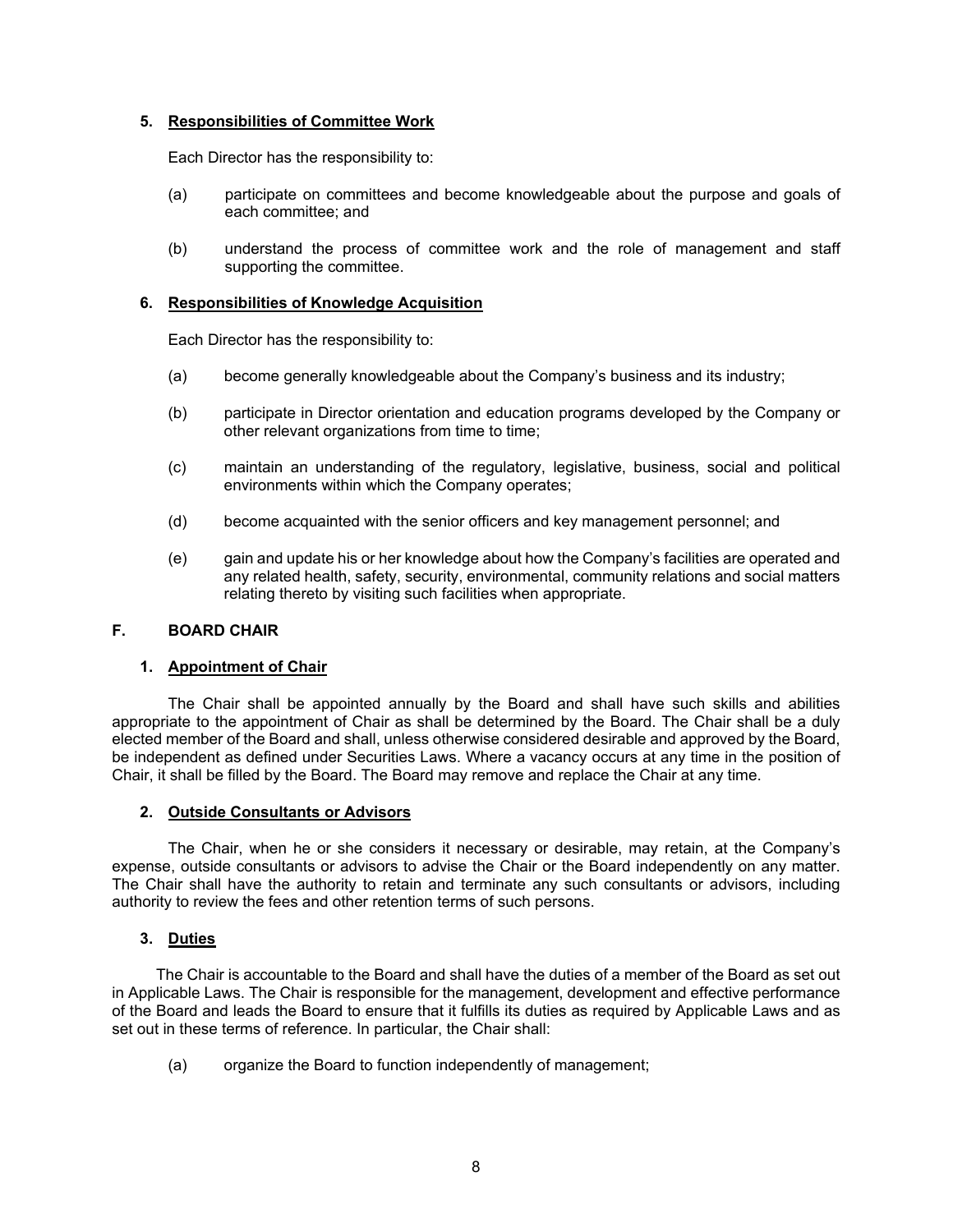- (b) promote ethical and responsible decision making**,** appropriate oversight of management and best practices in corporate governance;
- (c) ensure the Board has the opportunity to meet without members of management present on a regular basis;
- (d) determine, in consultation with the Board and management, the time and places of the meetings of the Board and of the annual meeting of shareholders;
- (e) manage the affairs of the Board, including ensuring that the Board is organized properly, functions effectively and meets its obligations and responsibilities;
- (f) co-ordinate with management and the Corporate Secretary to ensure that matters to be considered by the Board are properly presented and given the appropriate opportunity for discussion;
- (g) provide advice, counsel and mentorship to other members of the Board, the CEO and other senior officers;
- (h) preside as chair of each meeting of the Board;
- (i) preside as chair of each meeting of the shareholders of the Company;
- (j) communicate with all members of the Board to co-ordinate their input, ensure their accountability and provide for the effectiveness of the Board and its committees as well as to keep members up to date on all major developments concerning the Company; and
- (k) ensure the Company, and where appropriate the Board, is adequately represented at official functions and meetings with major shareholder groups, other stakeholders, financial analysts, media and the investment community.

#### **G. COMMITTEE CHAIRS**

#### **1. Appointment**

The Chair of each Committee shall be appointed annually by the Board. Each Committee Chair shall be a duly elected member of the Board and independent as determined pursuant to Securities Laws. Where a vacancy occurs at any time in the position of a Committee Chair, it shall be filled by the Board. The Board may remove and replace a Committee Chair at any time.

### **2. Duties**

The Chair of a Committee shall lead and oversee the Committee to ensure it fulfills its mandate as set out in its terms of reference. In particular, the Chair shall:

- (a) organize the Committee to function independently of management;
- (b) ensure that the Committee has an opportunity to meet without members of management present at regular intervals;
- (c) determine, in consultation with the Committee and management, the time and places of the meetings of the Committee;
- (d) manage the affairs of the Committee, including ensuring that the Committee is organized properly, functions effectively and meets its obligations and responsibilities;